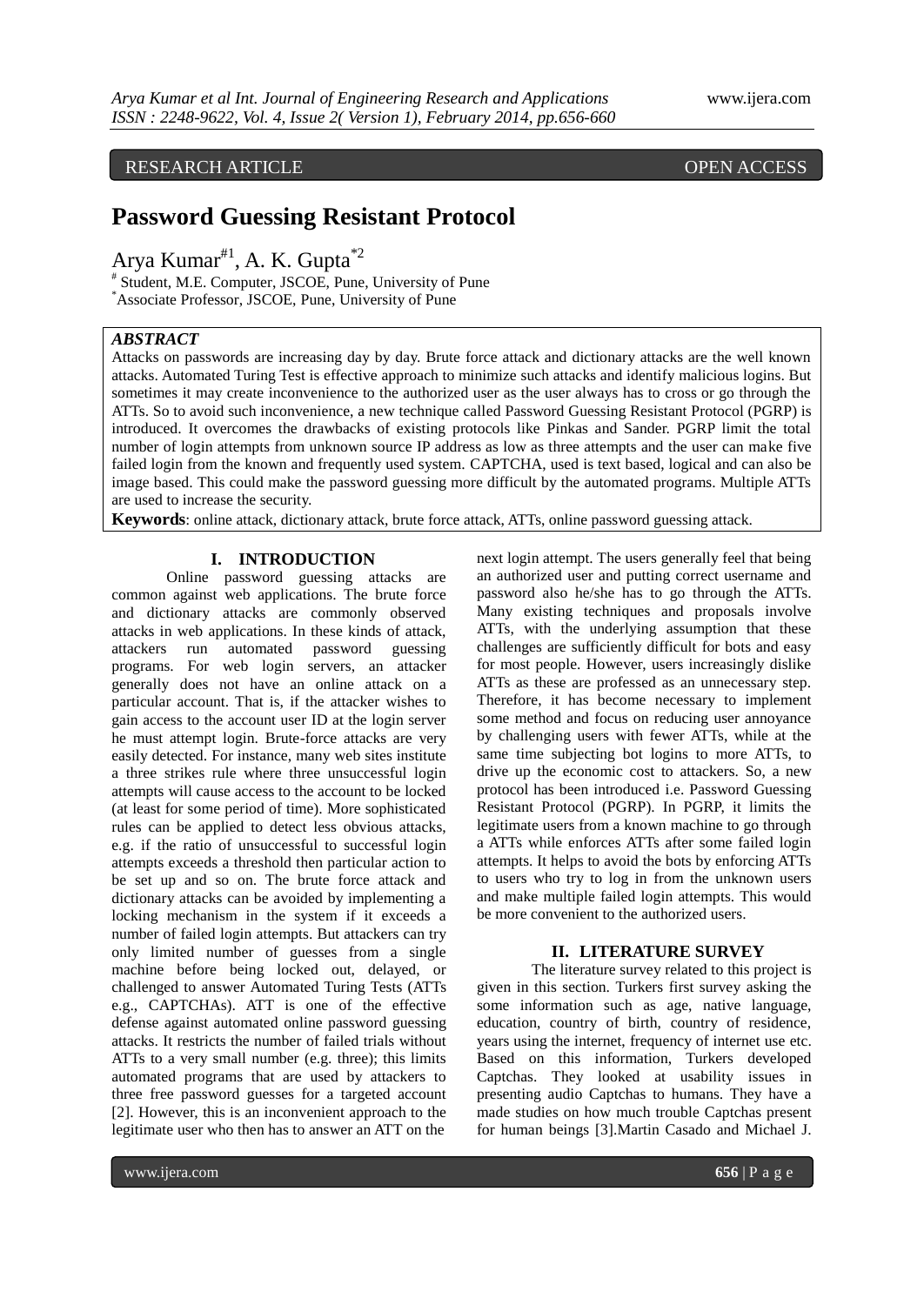Freedman have developed and implemented a methodology by which a server can make a more informed decision on whether to rely on IP addresses for client identification or to use more heavyweight forms of client authentication. The main goal is to help a server establish if the IP address of an incoming client is a useful identifier for accesscontrol decisions [5]. Dinei Florencio, Cormac Herley and Baris Coskun examined the question of attacks on password protected web accounts. They concluded that forcing users to choose strong passwords appears misguided and a waste of effort: this offers no defense against the common password stealing attacks. They showed that it is the combined size of the user ID plus password key-space rather than the password key-space alone that protects large institutions against bulk guessing attacks. Greater security for the institution can be achieved by allowing users to keep relatively short passwords, so long as they choose longer user ID's. This reduces the number of break-ins that an attacker with fixed resources can expect, and reduces the burden on users [6].Benny, Pinkas and Tomas Sander proposed that the systems are identified by their IP addresses saved on the login server as a white list, or cookies stored on client machines. A white-listed IP address and/or client cookie expires after a certain time. The user has to clear Reverse Turing Test (RTT) before putting username and password. The server checks whether username and password, if it is correct then checks whether the cookies is authenticated or not. If it is not authenticated, then the user has to pass RTT and if it is authenticated then the user is granted the access [4]. Account locking is a usual mechanism to prevent an adversary from attempting multiple passwords for a particular username. Locking is generally temporary; the adversary can mount a DoS attack by making enough failed login attempts to lock a particular account. Pinkas and Sander presented a login protocol based on ATTs to protect against online password guessing attacks. It reduces the number of ATTs that legitimate users must correctly answer so that a user with a valid browser cookie will rarely be prompted to answer an ATT. To improve the security of the PS protocol, a modified protocol in which ATTs are always required once the number of failed login attempts for a particular username exceeds a threshold; other modifications were introduced to reduce the effects of cookie theft. For both PS and VS protocols, the decision function requires careful design. [7]

 He and Han pointed out that a poor design may make the login protocol vulnerable to attacks. The authors proposed a secure nondeterministic keyed hash function as decision function so that each username is associated with one key that

should be changed whenever the corresponding password is changed.[1]

# **III. PROPOSED WORK**

ATT is one of the effectual defenses against automated online password guessing attacks [7]. However, this creates inconveniences to the legitimate user who then must answer an ATT on the login attempt. To improve this, a new protocol is proposed called Password Guessing Resistant Protocol (PGRP). It significantly improves the security, usability trade-off, and can be more efficient beyond browser-based authentication. To limit attackers in control of a large password attacks PGRP enforces ATTs after a three failed login attempts are made from unknown machines. On the other hand, PGRP allows a five of failed attempts from known machines without challenging to any ATTs. Here known machines are those from which a successful login has occurred within a fixed period of time. The machines are identified by their IP addresses saved on the login server as a white list. A white-listed IP address expires after a certain time span. Tracking users through their IP addresses also allows PGRP to increase the number of ATTs for password guessing attacks and meanwhile to decrease the number of ATTs for legitimate login attempts. The PGRP protocol maintains a data structures containing log information. It maintains a white list of IP addresses and failed login attempts from a known system and failed login attempts from known systems.[4]

#### **3.1 Features**

- The proposed protocol minimizes users inconvenience in the login process
- It has a white list of IP addresses.
- If a user sees that someone has tried to log in to his account and have made failed log in attempts then the user can add that IP address to the blacklist. This list may be made only by tracking the log information. This list may consume considerable memory;

#### **3.2 Goal of PGRP**

The goal of PGRP is as follows:

1. PGRP protocol should make brute force and dictionary attacks ineffective for opponents.

2. The protocol should not make the legitimate users, any additional steps other than entering login information. The security must be increased with minimal effect in decreasing the login usability.

3. The protocol should be easy to organize and setup and scalable, requiring minimum computational resources in terms of memory, processing time, and disk space etc.

The main security goal is to restrict an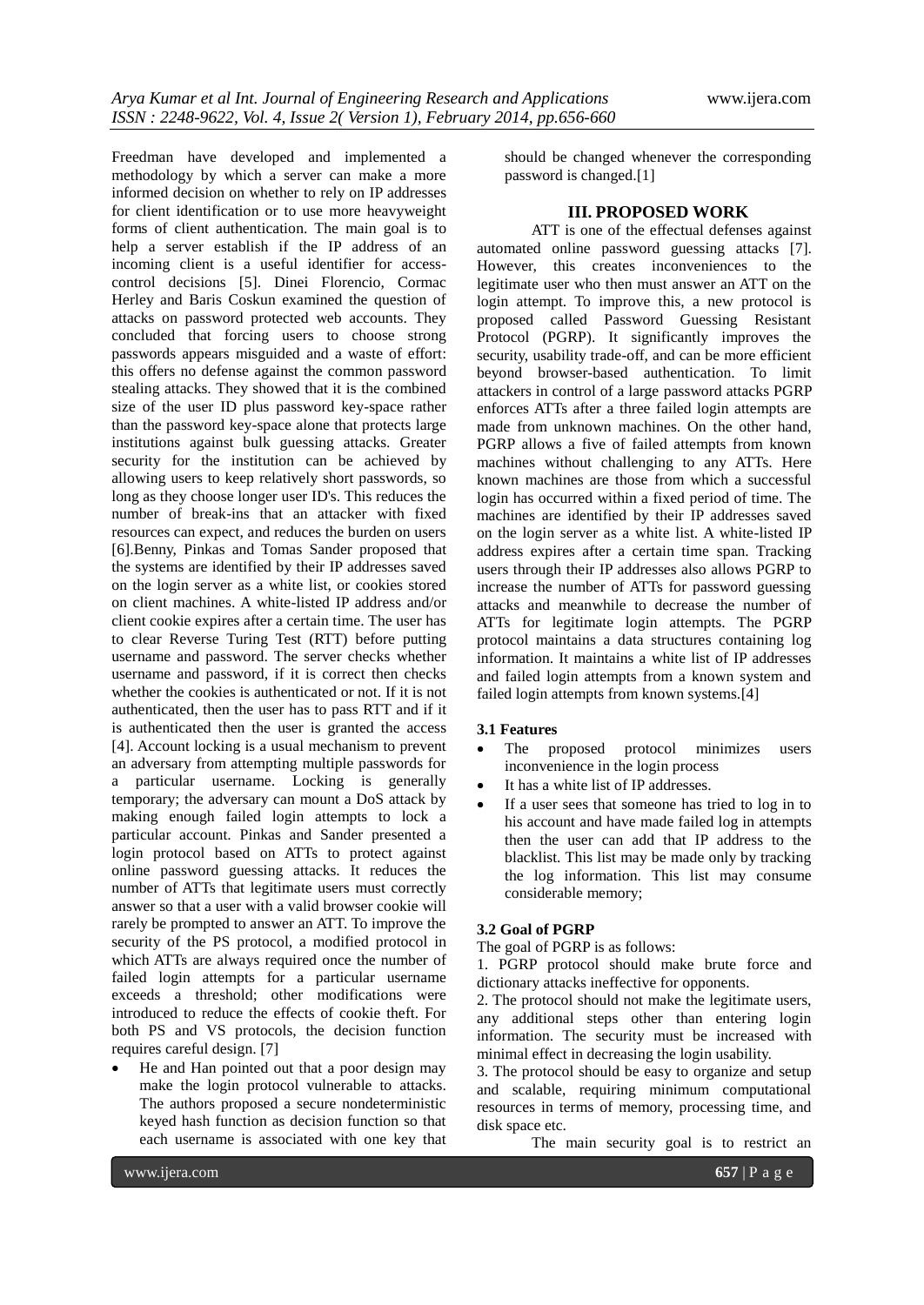attacker who is in control of a large botnet from launching online single account or multi-account password dictionary attacks.

**1. First Time Login from an Unknown Machine:-**

If a valid username and password pair is provided from an unknown machine (i.e., a system from which no successful login has occurred within a defined period), no ATTs are required if the total fail count from unknown machines is below within a time limit. This threshold may be exceeded as follows:

- (a) The user may provide incorrect passwords from that machine maximum times.
- (b) Attackers may have attempted failed passwords the threshold (from unknown machines); or
- (c) A combination of a) and b). Once a user successfully logs in, then that machines IP address is added to the white list (W).

**2. Subsequent Login from a Known Machine: -** ATTs are sent to a known machine only when more failed login attempts are made. For that machine and the user account is possibly under attack. The legitimate users may make a reasonable number of password mistakes without experiencing any ATTs.

**3. Valid Password Is Provided:-** Users may be annoyed if they provide a valid password, and yet has to answer an ATT. When a valid password is provided by the user, no ATT challenges are sent if the attempt comes from a known machine which has not been used for more than defined failed login attempts within a time period. If the user hits or crosses the threshold, still no ATTs are sent if the number of failed login attempts from unknown machines remains below the threshold. Thus, users must pass ATT challenges only when they attempt login from unknown machines and the number of failed attempts from unknown machines has hit or crossed the threshold.

**4. Invalid Password:-** This may be a common occurrence for several reasons such as users may need multiple attempts to recall the correct password, users cycle-through multiple passwords due to multi password interference and typing errors including activating the caps lock key. From each known machine, a user is allowed up to some limited number of attempts, before challenged with ATTs.

**5. Invalid Username: -** When a user tries login with a nonexistent username (e.g., typing errors), an ATT challenge is given, irrespective of the password or ATT answer, the login fails. This feature restricts attackers from learning valid usernames and

improves protocol performance in terms of memory usage. This type of error would be limited in practice because usernames, in contrast to passwords, are echoed on a display.

#### **3.3 Data Structures**

It maintains three data structures:

**1. W: -** A White list of source IP address, username pairs such that for each pair, a successful login from the source IP address has been initiated for the username previously.

**2. F\_U:-** Each entry in this table represents the number of failed login attempts for a valid username, un.

**3. F\_K:-** Each entry in this table represents the number of failed login attempts for each pair of (src IP, un). Here, src IP is the IP address for a host in W and un is a valid username attempted from src IP. A maximum failed login attempts are recorded; crossing this threshold may mandate passing an ATT.

Each entry in W, F\_U, and F\_K has a writeexpiry interval such that the entry is deleted when the given period of time  $(t1, t2, \text{ or } t3)$  has lapsed since the last time the entry was inserted or modified. There are different ways to implement write-expiry intervals. A simple approach is to store a timestamp of the insertion time with each entry such that the timestamp is updated whenever the entry is modified. At anytime the entry is accessed, if the delta between the access time and the entry timestamp is greater than the data structure write-expiry interval (i.e., t1, t2, or t3), the entry is deleted.

#### **3.4 Contribution**

ATT itself is a very strong approach to avoid brute force attack and dictionary attacks but to make it more powerful the following contribution is added to this project:

**1. Multiple ATTs:-** If the user has to come across ATTs due to failed login attempts beyond the threshold limit then the user has to go through multiple ATT test. For example, the first ATT would be of normal text based CAPTCHA, if the user clears that then the second ATT would be of some logical answering questions (i.e.  $2+3=$ ?,  $4*5=$ ? etc) and if the user clears this also then he has to appear for next ATT which would consists of personal questions (i.e. the user has to select the question from the list of questions which he/she has answered during creating an account.)

**2. Inaccessible site: -** If the user make multiple failed login attempts as well as fail to clear the ATTs then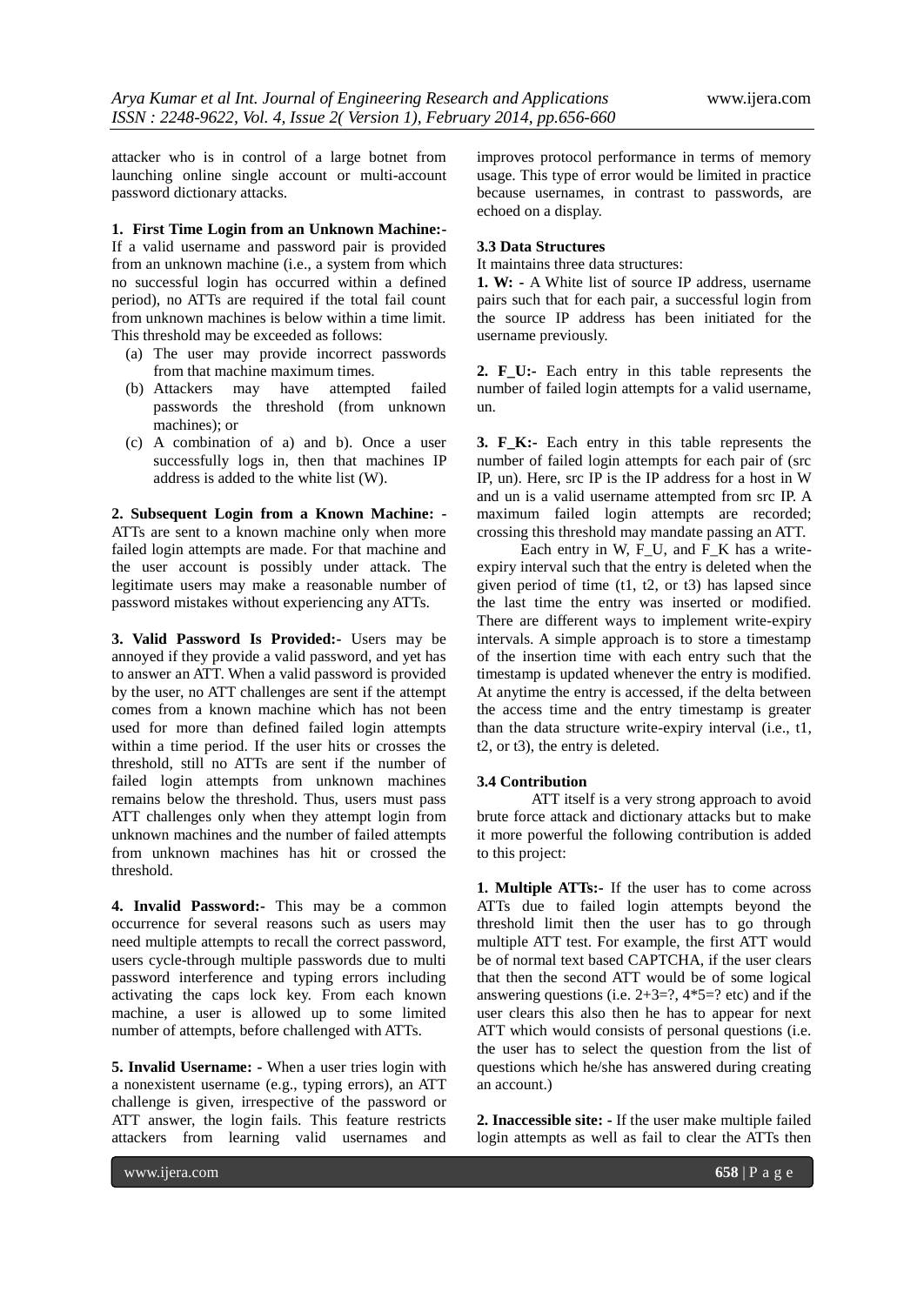no user will be allowed to access the site from that IP address. The access to that site would be blocked for some period.

**3. User log information is provided:-**The server provides each user is provided with the user log information. The user log information consists of the information about users log in date and time with the IP address from which the login attempt was done. It also provides the log status whether the login was successful or whether then attempt had failed. This is really very useful information as the legitimate user

could make out whether the failed login attempt was made or not. The server maintains these records of all the users.

#### **3.5 Algorithm**

Steps are described here, which gives the idea about the working of the project. Parameters used in the algorithm are as below with its meaning.  $t1 =$  number of login attempts

un= username of the user



**Fig.1. Overall working of the proposed system**